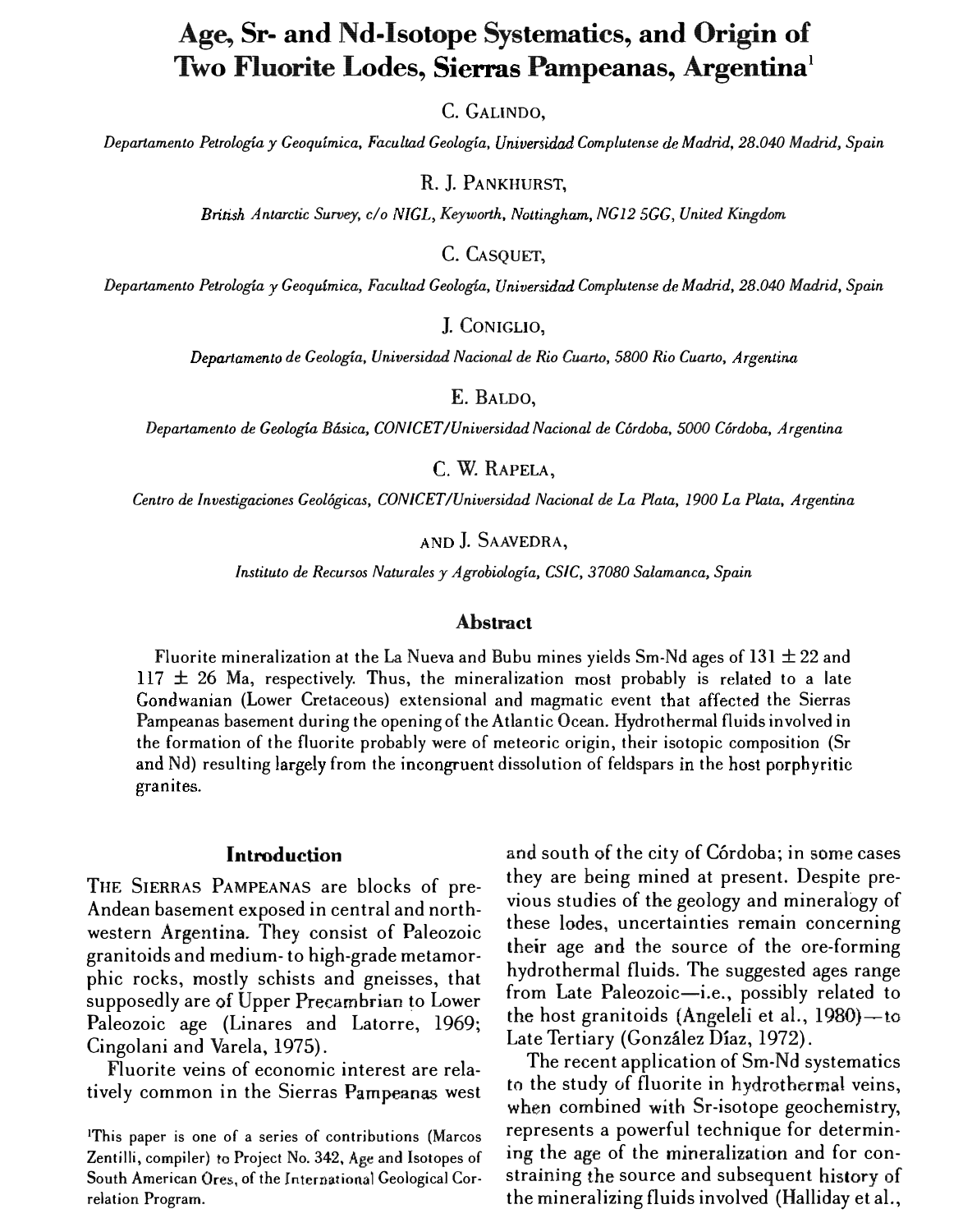

FIG. 1. Geological sketch map of the Sierras Pampeanas, showing the location of the two mines studied.

1986, 1990; Darbyshire and Shepherd, 1990; Chesley et al., 1991; Galindo et al., 1994; Höhndorf et al., 1994; Nagler et al., 1995). In this paper we provide Sm-Nd ages of fluorites from two sites in Córdoba province-La Nueva mine  $(31°27' S, 64°36' W), \sim 14$  km west of Villa Carlos Paz, and Bubu mine (32°36' S,  $64^{\circ}57'$  W), in the Sierra de Comechingones  $(Fig. 1).$ 

### **Geological Setting**

The La Nueva mine is located near the border of the large S-type granitic batholith of Achala. Veins occur on both sides of the granitoid contact with the metamorphic rocks. The Bubu mine is located within the broadly comparable Cerro Aspero batholith, not far from its southeastern contact with the metamorphic envelope  $(Fig. 1).$ 

The Achala and Cerro Aspero batholiths belong to the G2 group of granitoids of the Sierras Pampeanas, which are middle Paleozoic in age (Rapela et al., 1992). A whole-rock Rb-Sr isochron age of  $358 \pm 9$  Ma, i.e., Late Devonian-Early Carboniferous, was obtained for part of the Achala batholith by Rapela et al. (1991). Porphyritic biotite  $(\pm$  muscovite) monzogranites are the main petrographic type, followed in importance by two-mica leucogranites (Rapela et al., 1992). These granitoids have high contents of large-ion lithophile elements, as well as of P and Ti. Initial <sup>87</sup>Sr/<sup>86</sup>Sr ratios also are high (typically  $>0.712$ ), suggesting derivation of the magmas by crustal anatexis. W and U hydrothermal deposits and complex pegmatites rich in Li, Be, Nb, Ta, and U are common within these batholiths.

Fluorite is a rare accessory mineral in the monzogranites, as well as in association with beryl in greisenized zones in the two-mica leucogranites. It also is a gangue mineral in high-temperature wolframite veins. However, most of the fluorite in the area of the Achala and Cerro Aspero batholiths is in discordant veins, which often are located close to the contacts with the enclosing metamorphic rocks. On a regional scale, the fluorite veins are the easternmost manifestation of a  $\sim$ 400 km wide belt of fluorite deposits that extends westward to the boundary of the Andes and that is related to first-order tectonic lineaments (Magliola Mundet, 1990). The mines studied in this paper form part of the Larca-Bubu metallogenic subdistrict, which is a part of the larger Sierras Pampeanas-Precordillera district (Menoyo and Brodtkorb, 1975).

The fluorite veins form an en echelon swarm, with trends close to N100°E and dips of 70°N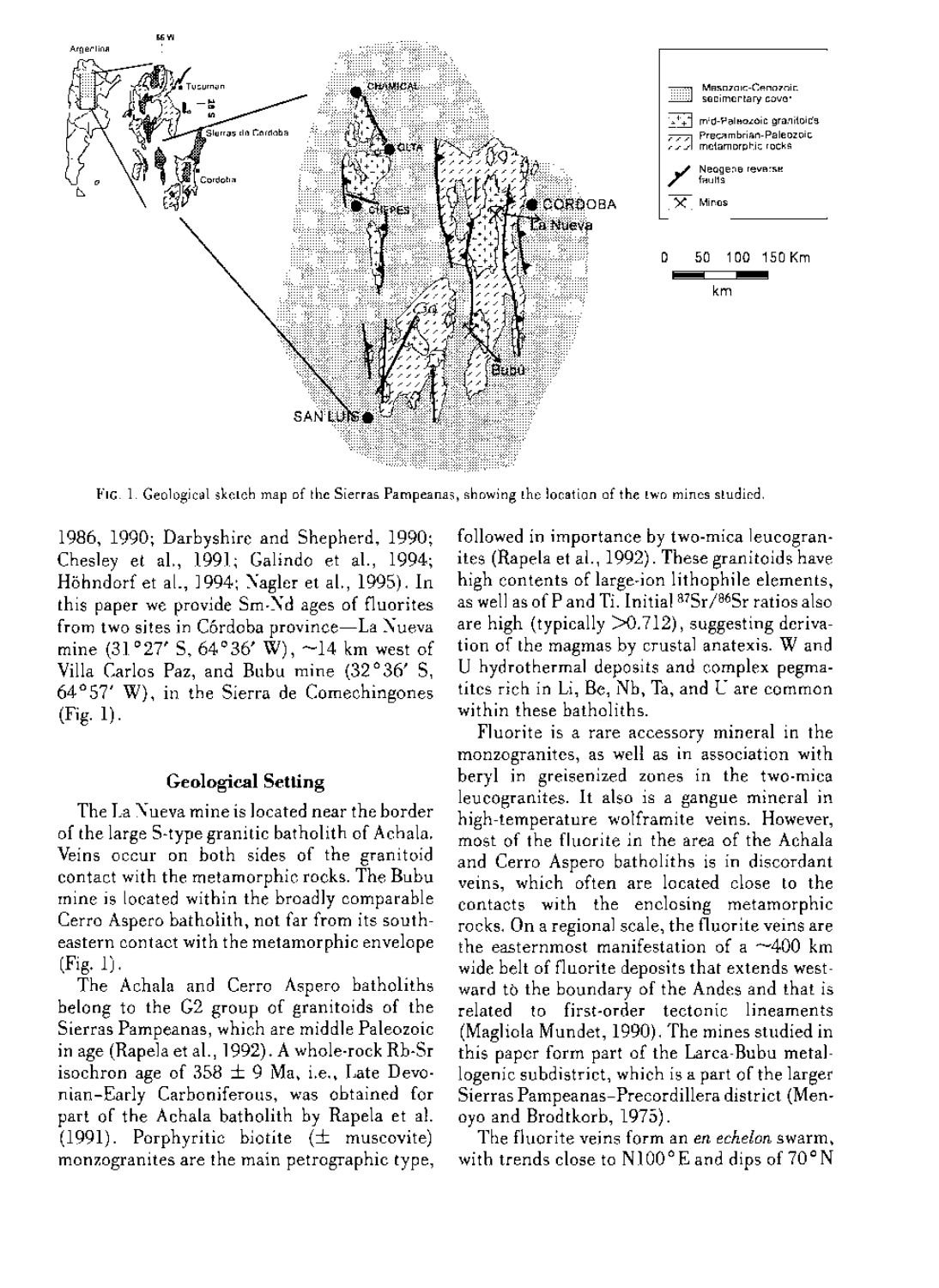

FIG. 2. Sm-Nd isochrons from fluorites. A. La Nueva mine. B. Bubu mine.

at La Nueva, whereas at Bubu the veins are subvertical with a dominant direction of N35<sup>°</sup> to  $50^{\circ}$ E (Fig. 2). The thickness of the veins is variable, but usually is  $\leq 2$  m; length along strike ranges from a few meters to several hundred meters. The main veins often branch off into smaller subparallel veins. The septa between veins consist of strongly brecciated host rocks that show intense silicification.

The veins consist of banded fluorite and chalcedony. Some pyrite (either older or younger than fluorite) in late fractures and traces of U-minerals also can be found. The fluorite is fibrous to columnar (with the long axis perpendicular to the banding) or sometimes cubic. Individual layers of fluorite are 1 mm to 10 cm thick and display a remarkable eoIor variation-blaek; light and dark purple; and, to a lesser extent, amber, green, and colorless. At La Nueva, precipitation would appear to be from black  $\rightarrow$  purple  $\rightarrow$  yellow. The position of the green fluorite is not obvious. Repeated zonation often is found, suggesting that infilIing of the fractures occurred in pulses.

The fluorite lodes werc formed at shallow depths ( $\leq$ 2 km) and at temperatures of 215 $\degree$  to 300<sup>°</sup> C (Coniglio, 1992). These conditions are common elsewhere in fluorite veins of the unconformity-related type (Dill and Nielsen, 1987; Rowan et al., 1996).

# **Isotope Geochemistry**

Fluorite samples of different colors from the two mines were analyzed for isotopic composition (Sr and Nd, and Sm/Nd ratio) by massspectrometrie isotope dilution. The analytical methods and data-reduction issues involved are described in Galindo et al. (1994). In some cases, samples were taken from different-colored bands in the same hand specimen. In 16 samples were analyzed from La Nueva and 8 from Bubu (Table 1). In three samples from La Nueva, Rb and Sr also were determined; all the samples have low  $Rb/86$ Sr ratios (0.007 to 0.036), indicating that only a small age correction necessary to obtain the initial  $87Rb/86Sr$  ratio from the measured ratio. The rest of the samples were corrected using a value of 0.02 that was assumed for this purpose. Errors (2 $\sigma$  level) are assumed to be 0.1% in Sm/ Nd and  $0.006\%$  in  $143Nd/144Nd$  ratios.

Sm-Nd isochron plots are shown in Figure 2. For La Nueva, the 147Sm/144Nd ratio varies from 0.154 to 0.385, and the data points define an isochron (MSWD = 1.4) with an age of 131  $\pm$ 22 Ma and an initial 143Nd/144Nd ratio of 0.51204  $\pm$  0.00003. The corresponding  $\epsilon$ Nd values at 130 Ma are -7.8 to -8.8. Initial  $87Sr/86Sr$  ratios vary from 0.722 to 0.727 and appear to fall into two groups with mean values close to  $0.723$  and  $0.726$ . This may reflect a color difference (the first group is mainly black and yellow, the second purple and green), but there is no comparable variation in Nd. The results for the Bubu mine display more scatter and yield an isochron of  $117 \pm 26$  Ma (MSWD = 2.8). The corresponding initial 143Nd/I44Nd ratio is  $0.51210 \pm 0.00002$ , and  $\epsilon \text{Nd}_t$  values range from -7.0 to -8.3. The spread of  $147Sm^{144}Nd$  (0.042 to 0.204) is less than at La Nueva. If the two sets of Sm-Nd data are combined, the result (MSWD = 3.6) is  $104 \pm 13$  Ma. The Sr-isotope composition also is distinctively less radiogenic than at La Nueva  $(^{87}Sr/^{86}Sr =$ 0.717 to 0.722, with most values near 0.721).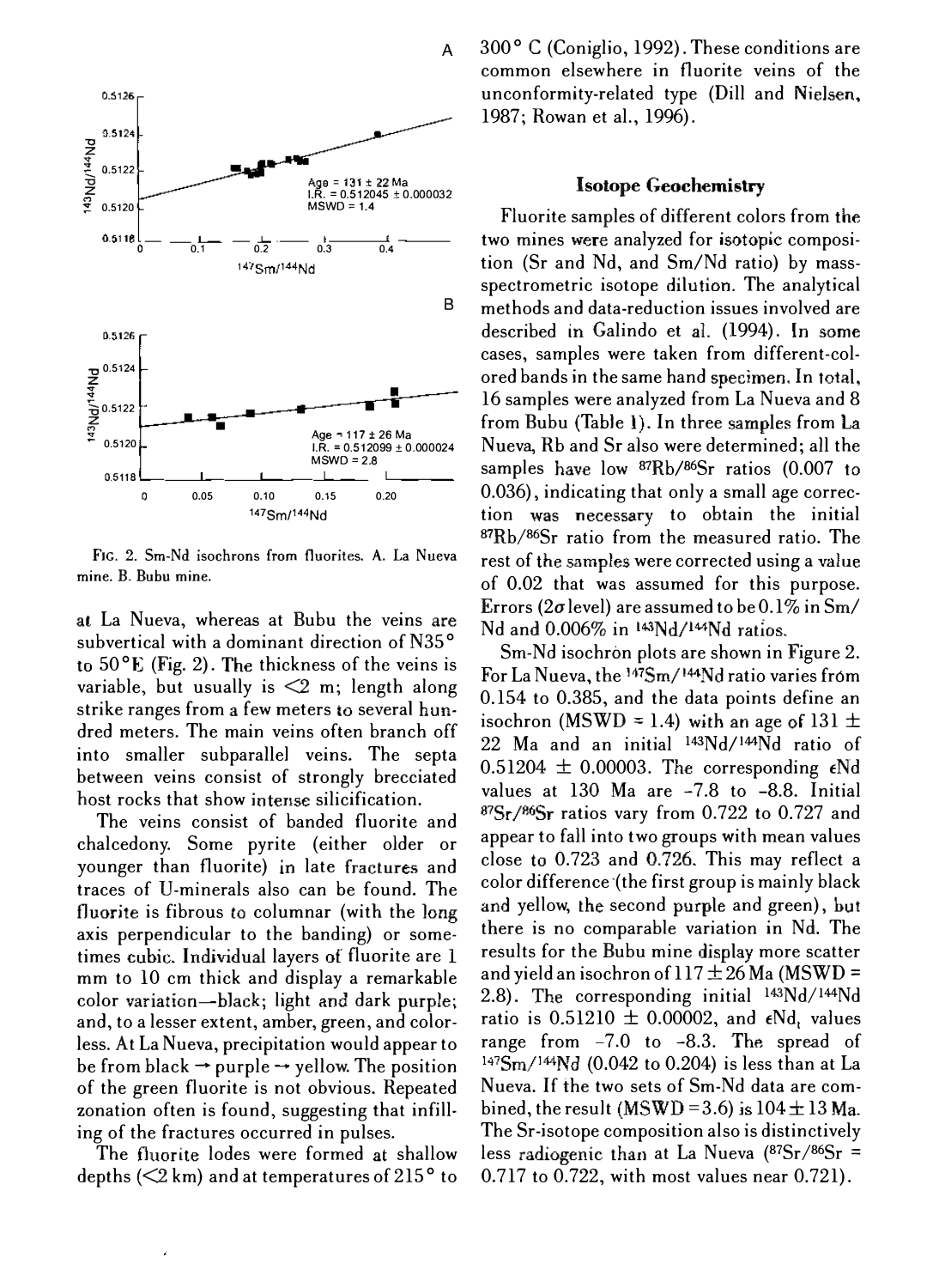| Sample <sup>1</sup> | Sm, ppm |        | Nd, ppm 147Sm/144Nd % s.d. |     | 143Nd/144Nd | $%$ s.d. | 143Nd/144Nd | $\epsilon$ Nd <sub>131</sub> | $Rb$ , ppm | Sr, ppm |       |          | ${}^{87}Rb/{}^{86}Sr$ ${}^{87}Sr/{}^{86}Sr$ ${}^{87}Sr/{}^{86}Sr$ <sub>131</sub> | $\epsilon$ Sr $_{131}$ |
|---------------------|---------|--------|----------------------------|-----|-------------|----------|-------------|------------------------------|------------|---------|-------|----------|----------------------------------------------------------------------------------|------------------------|
| La Nueva mine       |         |        |                            |     |             |          |             |                              |            |         |       |          |                                                                                  |                        |
| $175 - 1b$          | 1.708   | 6.705  | 0.1540                     | 0.1 | 0.512201    | 0.003    | 0.512069    | $-7.9$                       |            |         | 0.020 | 0.723520 | 0.723483                                                                         | 272                    |
| $176-2b$            | 1.642   | 6.184  | 0.1605                     | 0.1 | 0.512211    | 0.003    | 0.512073    | $-7.8$                       |            |         | 0.020 | 0.722321 | 0.722284                                                                         | 255                    |
| $177-1y$            | 5.506   | 8.651  | 0.3847                     | 0.1 | 0.512394    | 0.003    | 0.512064    | $-7.9$                       | 0.22       | 52.0    | 0.013 | 0.726406 | 0.726383                                                                         | 313                    |
| $178-2y$            | 3.128   | 8.943  | 0.2114                     | 0.1 | 0.512239    | 0.003    | 0.512058    | $-8.1$                       |            |         | 0.020 | 0.722681 | 0.722644                                                                         | 260                    |
| $179-3y$            | 1.553   | 4.730  | 0.1985                     | 0.1 | 0.512228    | 0.003    | 0.512058    | $-8.1$                       |            |         | 0.020 | 0.723357 | 0.723320                                                                         | 269                    |
| $180 - 1c$          | 3.589   | 8.076  | 0.2686                     | 0.1 | 0.512251    | 0.003    | 0.512021    | $-8.8$                       |            |         | 0.020 | 0.723300 | 0.723263                                                                         | 269                    |
| $181-2c$            | 1.516   | 4.800  | 0.1909                     | 0.1 | 0.512185    | 0.003    | 0.512021    | $-8.8$                       | 0.12       | 50.5    | 0.007 | 0.726303 | 0.726291                                                                         | 312                    |
| $182-1g$            | 8.240   | 25.087 | 0.1985                     | 0.1 | 0.512203    | 0.003    | 0.512033    | $-8.6$                       | 0.93       | 77.3    | 0.036 | 0.726765 | 0.726698                                                                         | 317                    |
| $183-2g$            | 8.329   | 25.618 | 0.1965                     | 0.1 | 0.512205    | 0.003    | 0.512037    | $-8.5$                       |            |         | 0.020 | 0.726371 | 0.726334                                                                         | 312                    |
| $184 - 1p$          | 4.444   | 11.153 | 0.2409                     | 0.1 | 0.512259    | 0.003    | 0.512053    | $-8.2$                       |            |         | 0.020 | 0.726848 | 0.726811                                                                         | 319                    |
| 185-2p              | 8.491   | 23.916 | 0.2146                     | 0.1 | 0.512236    | 0.003    | 0.512052    | $-8.2$                       |            |         | 0.020 | 0.726462 | 0.726425                                                                         | 313                    |
| $LN3-1$             | 1.448   | 4.855  | 0.1803                     | 0.1 | 0.512174    | 0.003    | 0.512019    | $-8.8$                       |            |         | 0.020 | 0.724156 | 0.724119                                                                         | 281                    |
| $LN3-2$             | 1.741   | 6.047  | 0.1740                     | 0.1 | 0.512198    | 0.003    | 0.512049    | $-8.2$                       |            |         | 0.020 | 0.725304 | 0.725267                                                                         | 297                    |
| LN3-3               | 0.961   | 2.249  | 0.2583                     | 0.1 | 0.512250    | 0.003    | 0.512029    | $-8.6$                       |            |         | 0.020 | 0.725836 | 0.725799                                                                         | 305                    |
| $LN3-6$             | 3.040   | 7.247  | 0.2536                     | 0.1 | 0.512267    | 0.003    | 0.512050    | $-8.2$                       |            |         | 0.020 | 0.726574 | 0.726537                                                                         | 315                    |
| $LN4-1$             | 9.657   | 29.645 | 0.1969                     | 0.1 | 0.512211    | 0.003    | 0.512042    | $-8.4$                       |            |         | 0.020 | 0.726617 | 0.726580                                                                         | 316                    |
| Bubu mine           |         |        |                            |     |             |          |             |                              |            |         |       |          |                                                                                  |                        |
| $1-c$               | 0.510   | 4.786  | 0.0644                     | 0.1 | 0.512111    | 0.003    | 0.512062    | $-8.3$                       |            |         | 0.020 | 0.720016 | 0.7199827                                                                        | 222                    |
| $2-1y$              | 0.069   | 0.993  | 0.0422                     | 0.1 | 0.512150    | 0.003    | 0.512118    | $-7.3$                       |            |         | 0.020 | 0.720913 | 0.7208797                                                                        | 235                    |
| $3-2y$              | 0.223   | 2.338  | 0.0577                     | 0.1 | 0.512153    | 0.003    | 0.512109    | $-7.4$                       |            |         | 0.020 | 0.720916 | 0.7208827                                                                        | 235                    |
| $4 - g$             | 13.671  | 40.483 | 0.2041                     | 0.1 | 0.512247    | 0.003    | 0.512091    | $-7.8$                       |            |         | 0.020 | 0.720615 | 0.7205817                                                                        | 230                    |
| $5-w$               | 1.034   | 3.383  | 0.1847                     | 0.1 | 0.512211    | 0.003    | 0.512070    | $-8.2$                       |            |         | 0.020 | 0.722130 | 0.7220967                                                                        | 252                    |
| $6 - lp$            | 0.107   | 0.317  | 0.2036                     | 0.1 | 0.512288    | 0.003    | 0.512132    | $-7.0$                       |            |         | 0.020 | 0.716807 | 0.7167737                                                                        | 176                    |
| 7-г                 | 1.768   | 12.163 | 0.0879                     | 0.1 | 0.512174    | 0.003    | 0.512107    | $-7.5$                       |            |         | 0.020 | 0.720925 | 0.7208917                                                                        | 235                    |
| $8-2p$              | 3.544   | 16.542 | 0.1295                     | 0.1 | 0.512208    | 0.003    | 0.512109    | 7.4                          |            |         | 0.020 | 0.720909 | 0.7208757                                                                        | 234                    |

TABLE 1. Rb/Sr and Sm/Nd Data of Fluorites from La Nueva and Bubu Mines

ILowercase letters in sample designations refer to fluorite colors: b = black;  $y =$  yellow; c = colorless; g = green; p = purple; w = white; r = pink.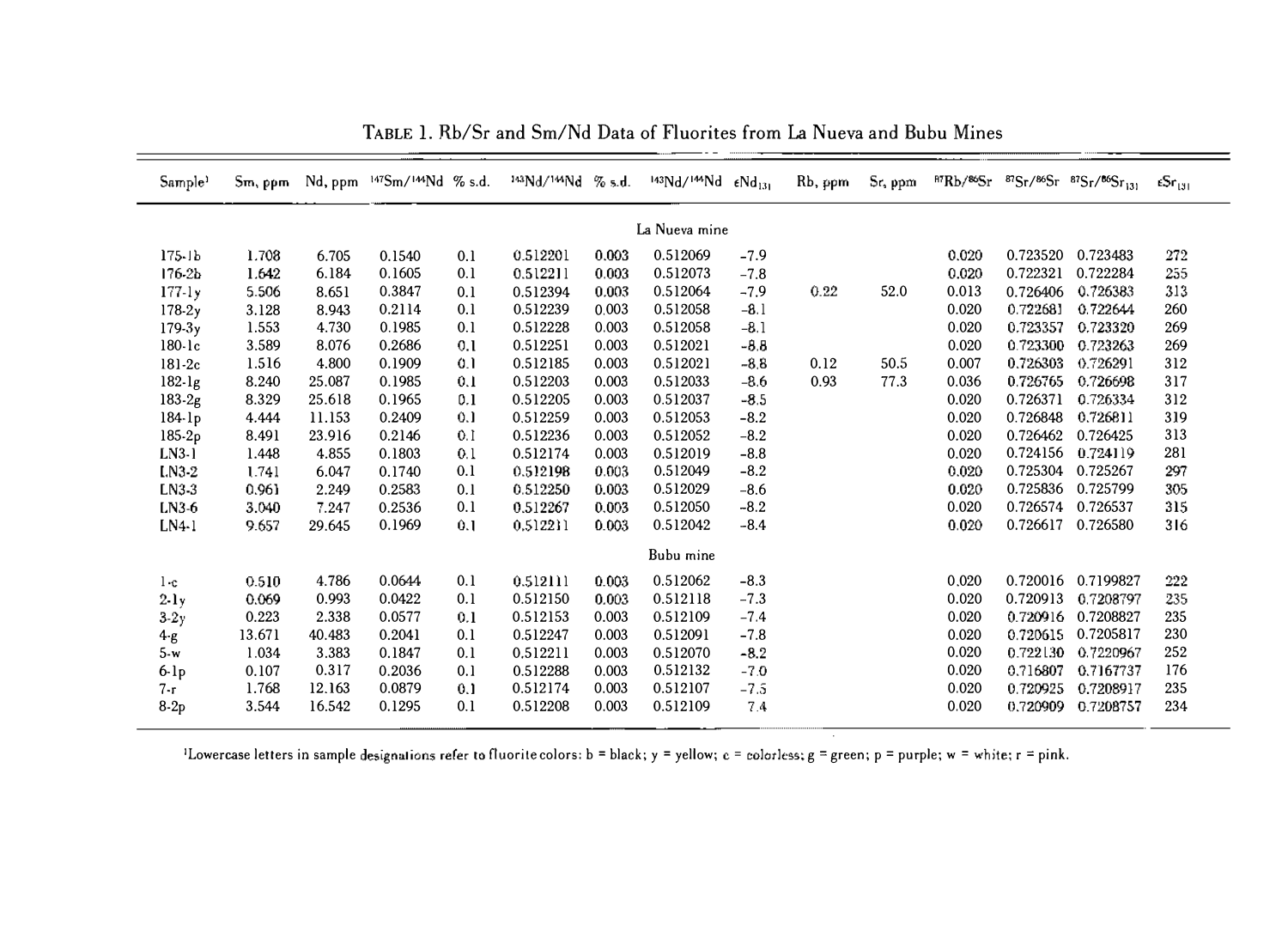

FIG. 3. eNd.-eSr. plots of fluorites and regional rocks: Achala porphyritic monzogranites and metamorphic rocks (unpubl. data). A. La Nueva mine. B. Bubu mine.

#### Discussion and Conclusions

The isochron relationships obtained do not result in very precise ages because of the small range of 143Nd/!44Nd ratios. Nevertheless, the similarity of the two results indicates that they record a formation event that was almost certainly Early Cretaceous in age-within the limits of error the stratigraphic range is Upper lurassic to Middle Cretaceous. This rules out the possibility of any genetic association with the magmatic stage of the Achala and Cerro Aspero batholiths, which host the lodes.

However, Early Cretaceous emplacement is readily related to brittle deformation of the basement rocks of the Sierras Pampeanas under regional extensional conditions (e.g., Ciciarelli,

1984). Concomitant eruption of alkali basalt took place along the La Punilla and La Calera faults (Kay and Ramos, 1996). K-Ar ages of 112  $\pm$  6 Ma and 128  $\pm$  5 Ma have been quoted for this volcanism in the Sierra de los Condores and Pungo area (Gordillo and Lencinas, 1976). Similarly, K-Ar ages from  $120 \pm 2$  Ma to  $130 \pm 6$  Ma are recorded' by Gonzalez and Kawashita  $(1972)$ , in the area south of Los Condores and Almafuerte. Trachybasalt dikes with equivalent K-Ar ages also have been recognized by Stipanicic and Linares (1975), and it is noteworthy that these follow trends that are similar to those of the fluorite veins. The thermal anomaly represented by the alkali volcanism could well have resulted in high-level convec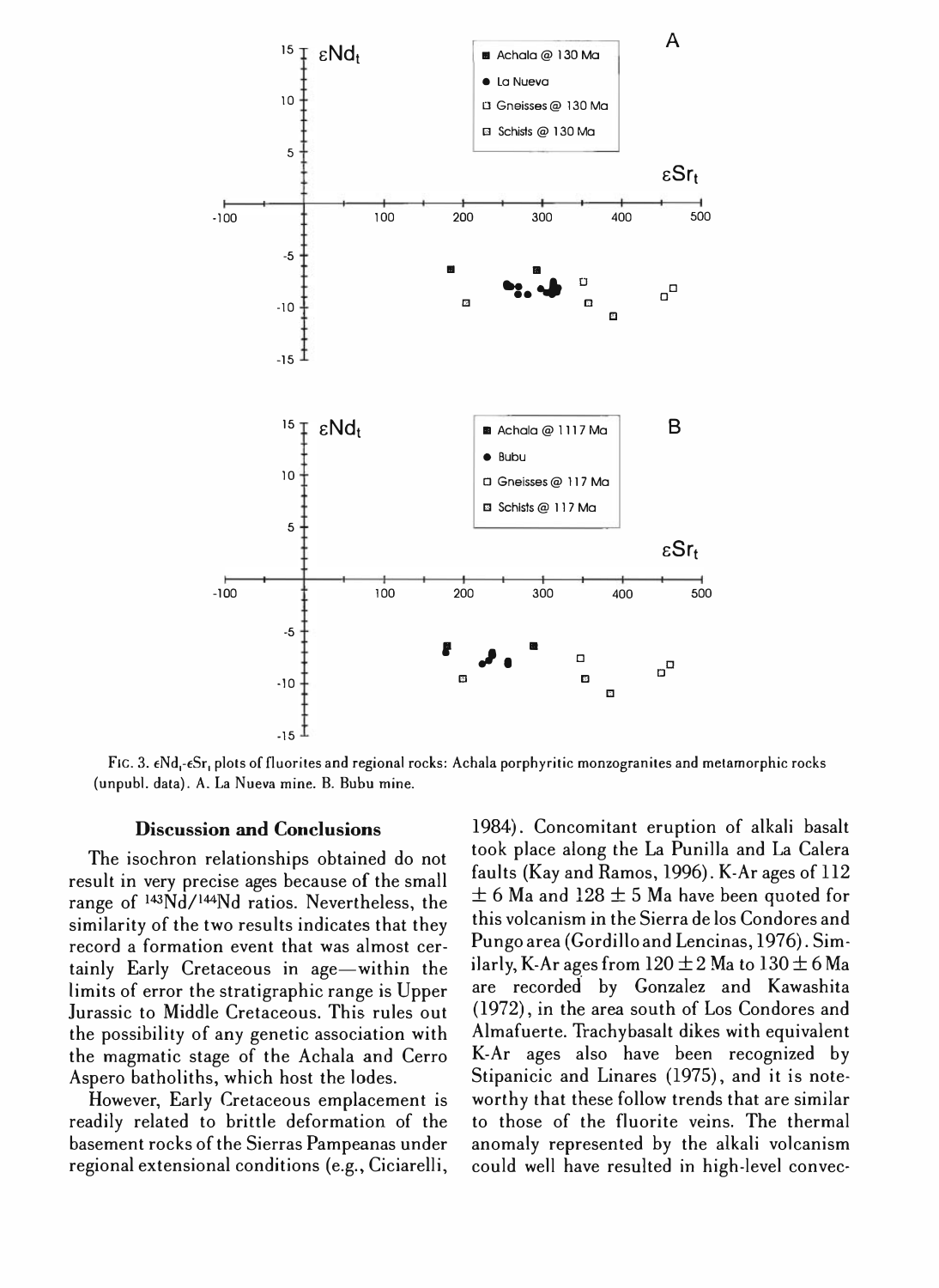tive circulation of the hot  $(>300^{\circ} \text{ C})$  hydrothermal fluids that deposited the fluorites. This Mesozoic tectonothermal event also can be correlated with the Argentinian late-Gondwanic event defined by Rapela and Llambias (1997).

Isotope geochemistry may be used to constrain the source of Sr and Nd in the hydrothermal fluids. The Nd-isotope composition of the fluorites at the time of formation (Table 1) is quite similar in both mines ( $\epsilon$ Nd = -7.4 to -8.8 at La Nueva, and -7.4 to -8.3 at Bubu), and is less radiogenic than that of the Achala porphyritic granites at the same age (two available samples of the latter yield  $\epsilon Nd_{130}$  values of -6.5 and  $-6.9$  [unpubl. data]). This suggests that a source of neodymium other than the granites was involved. In this respect, most available  $\epsilon$ Nd<sub>130</sub> signatures of metamorphic rocks from different areas of the Sierras de Córdoba (unpubl. data) are lower than -9, with a mean value at  $\sim$ -10 (Fig. 3). However, the  $87Sr/86Sr$ composition of the fluorites is almost bracketed by that of the porphyritic granites ( $\epsilon Sr = 176$  to  $317$  and  $151$  to  $291$ , respectively), whereas the metamorphic rocks generally display  $\epsilon Sr_{130}$ values higher than 350 (Fig. 3). This suggests that most of the Sr in the fluid was contributed by the granites and is supported by evidence of pervasive hydrothermal alteration found selvages of the veins.

On a  $\epsilon$ Nd- $\epsilon$ Sr diagram (Fig. 3), fluorites plot between the porphyritie granitoids and the metamorphic rocks from different areas of the Sierras de Córdoba (unpubl. data), suggesting that the isotopic composition of the fluorites might he explained by the mixing of a granitic and a metamorphic component in the fluid. However, a more realistic interpretation arises if fluid/rock interaction is considered in terms of whole-rock-fluid disequilibrium, i.e., if the dissolution behavior of the host-rock minerals during the hydrothermal alteration is taken into account (Galindo et aI., 1994). The incongruent dissolution of feldspars during phyllic alteration (quartz + sericite + chlorite) probably is the main process controlling the isotopic composition of the circulating hot fluid. As these minerals contain most of the Sr in the rocks, the composition of the circulating hydrothermal fluid will be progressively modified to mateh that of the granite. The low Sm/Nd ratios of feldspars relative to accessory minerals such as apatite, zircon, and sphene (Hanson, 1980), along with mass-balance considerations, could explain the low  $\epsilon$ Nd values of the fluorites relative to those of the granites. Most of the rare-earth elements contained in accessory minerals and biotite probably are retained despite chloritization (Alderton et aI., 1980) and therefore do not contribute to a large extent to the fluid composition. This also can explain the homogeneity of the initial 14 3Nd/144Nd suggested by the isochrons. The slight differences in isotopic composition between deposits located in the two mines, especially in initial 87Sr/86Sr ratios, could indicate that they were formed from discrete highlevel convection systems with locally controlled compositions.

There is no direct evidence indicating the ultimate source of the fluids prior to their highlevel equilibration. The fluids could have been derived from water of mantle origin associated with the Cretaceous alkali volcanism or, perhaps more likely, they may have formed from meteoric water that percolated into the circulating system or convection cell.

# Acknowledgments

This work was supported by European Community Project No. CI\*-CT92-0088 on "The Palaeozoic Evolution of the Andean Lithosphere  $(30-32)$  and its Relation to Metalliferous Mineralizations" and by IGCP Project No. 342 on the "Age and Isotopes of South American Ores." Isotopic data were obtained at the National Isotope Geosciences Laboratory at Keyworth  $(UK)$ . Critical reviews of this manuscript by Joaquin Ruiz and Daniel J. Kontak greatly improved the presentation of our results.

### **REFERENCES**

- Alderton, D. M. H., Pearce, J. A., and Potts, P. J., 1980, Rare earth element mobility during granite alteration: Evidence from southwest England: Earth Planet. Sci. Lett., v. 49, p. 149-165.
- Angeleli, V., Schalamuk, I., and Fernández, R., 1980, Los yacimientos de minerales no metaliferos y rocas de aplicacion de la region Centro-Cuyo: Anales del Serv. Minero Nac., v, XIX, 145 p.
- Chesley, J. T., Halliday, A. N., and Scrivener, R. C., 1991, Samarium-neodymium direct dating of fluorite mineralization: Science, v. 252, p. 949-951.